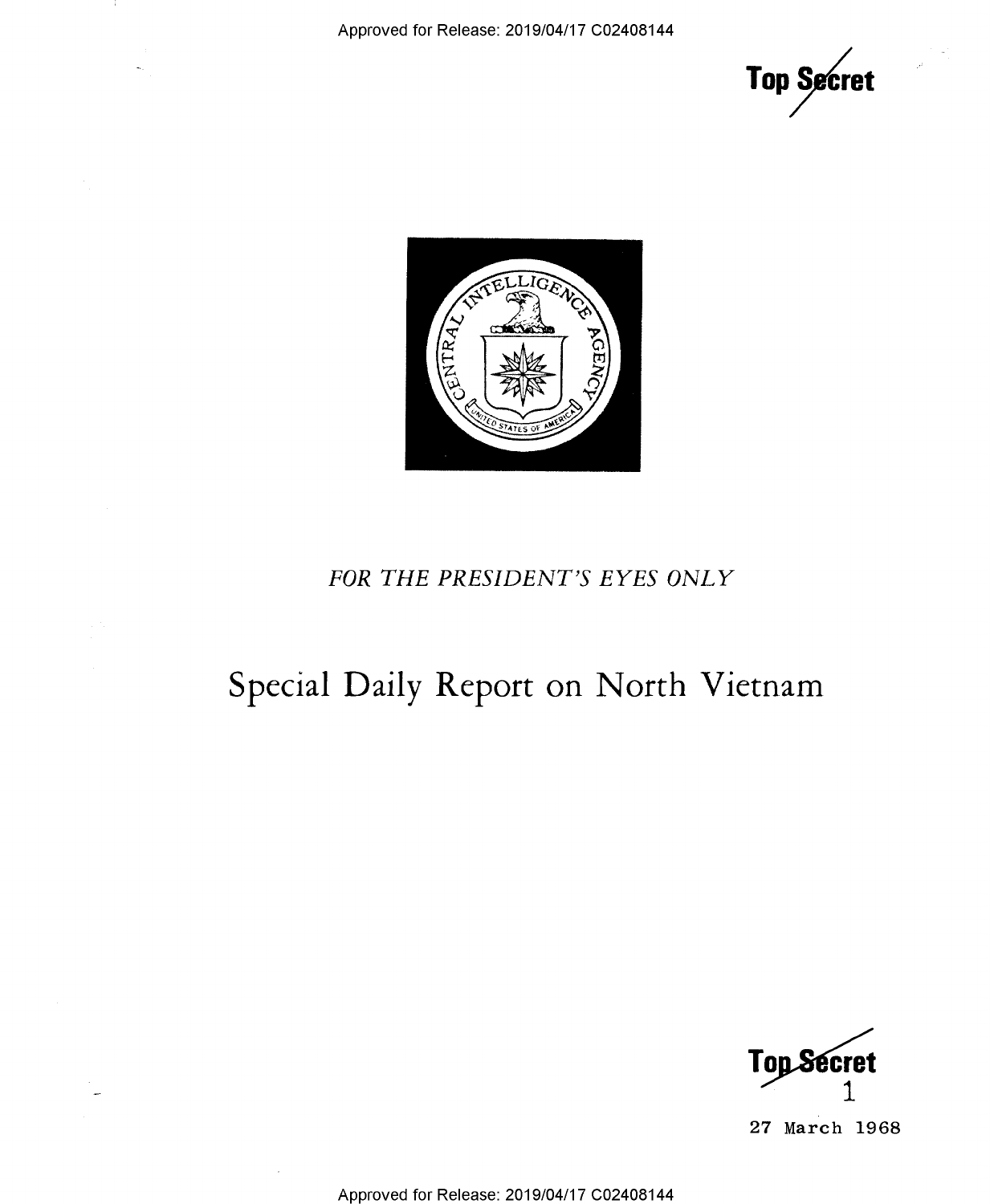# Special Daily Report on North Vietnam for the President's Eyes Only

#### 27 March 1968

### I. NOTES ON THE SITUATION

Hanoi's Propaganda Line in Stockholm: The chief<br>North Vietnamese delegate to the Stockholm conference<br>on Vietnam, Nguyen Thanh Le, used the meetings in an<br>attempt to convince European audiences that the Com-<br>munist Tet off

the Hanoi spokesman claimed he had no<br>idea why the Front changed its military tactics and<br>decided to go after the cities in South Vietnam, and<br>that he was not privy to their plans. He also said<br>he was unaware of any Chines

Le provided the usual Communist optimistic view<br>of the accomplishments of the Tet offensive, using de-<br>velopments in Hue to illustrate his points. He<br>claimed that Saigon's local administrative strength<br>in Hue had been redu

Asked if it would not be better to seek negotia-<br>tions with the Johnson administration now rather than<br>risk having to deal with a more hawkish Republican<br>administration in November, the Hanoi spokesman said<br>that the Commun

 $3.5(c)$ 

**c**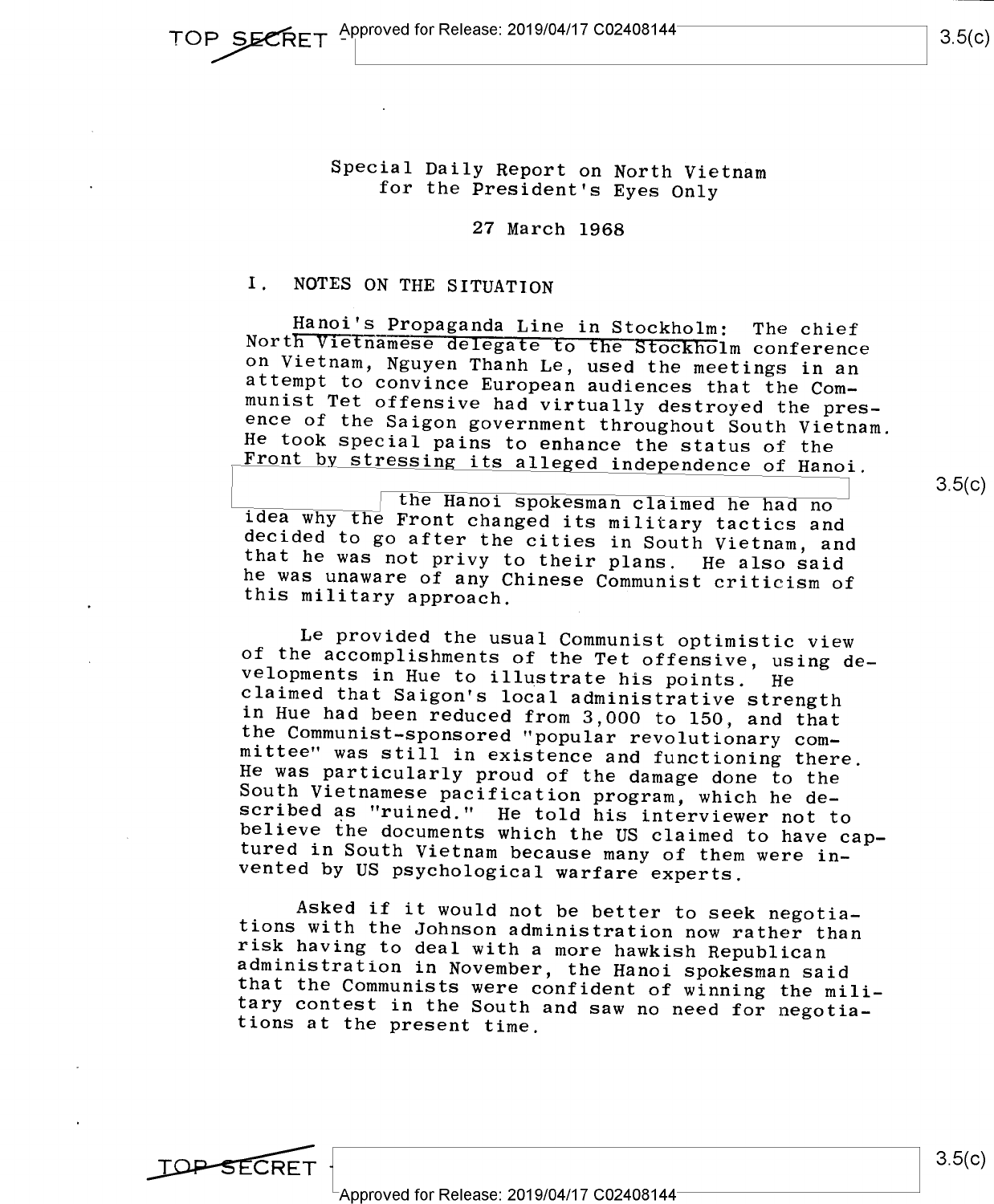|  | TOP SECRET |  |
|--|------------|--|

## $3.3(h)(2)$

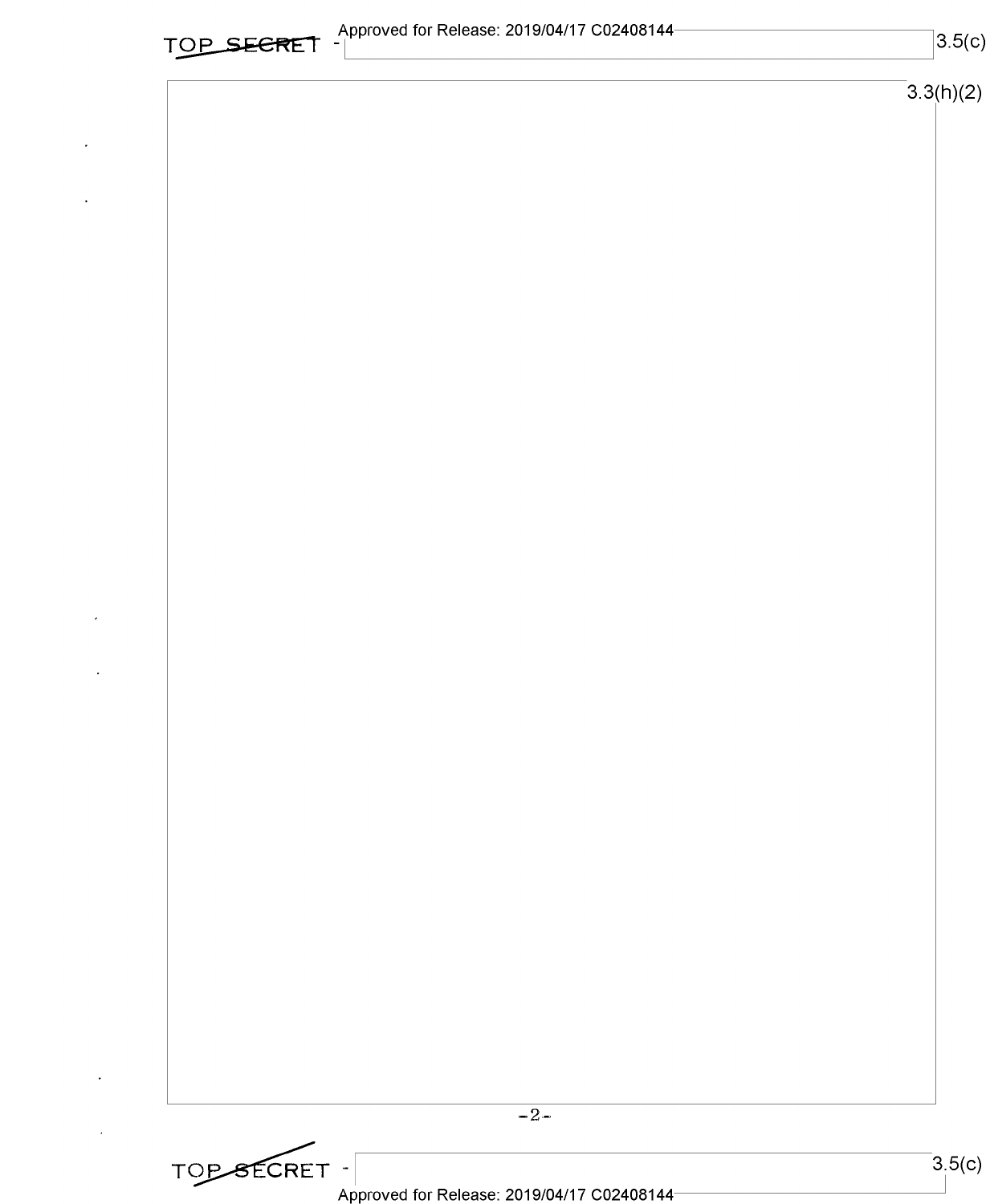$\ddot{\phantom{a}}$ 

 $\hat{\boldsymbol{\theta}}$ 

 $\hat{\mathbf{r}}$ 

 $\ddot{\phantom{a}}$ 

TOP SECRET

| More Hanoi Observations:                                                                                                                                                                                                                                                                                                                                                        | 3.3(h)(2) |
|---------------------------------------------------------------------------------------------------------------------------------------------------------------------------------------------------------------------------------------------------------------------------------------------------------------------------------------------------------------------------------|-----------|
|                                                                                                                                                                                                                                                                                                                                                                                 |           |
| dispersed open storage areas for<br>vehicles and material are used widely to avoid bomb<br>fire engines and military vehicles<br>damage.<br>parked under trees in downtown Hanoi, apparently<br>instead of in central garages where they might be<br>easier targets. Vehicle repairs were also being<br>carried out in the open.                                                | 3.3(h)(2) |
| saw piles of construction material,<br>fuel, bridge sections, and food grains along roads<br>leading into the city. Each supply area extends no<br>more than 100 yards along the road, and there is an<br>open space of at least the same distance between<br>each area. Four-man air raid shelters were seen at<br>about 20-yard intervals along the same sections of<br>road. | 3.3(h)(2) |
| concluded from the external ap-<br>pearance of the main Hanoi thermal power plant that<br>it was completely undamaged and in normal operation.                                                                                                                                                                                                                                  | 3.3(h)(2) |
|                                                                                                                                                                                                                                                                                                                                                                                 | 3.3(h)(2) |
| the city's power<br>supply seemed reasonably normal, but this can be at-<br>tributed at least in part to the many small gener-<br>ators used throughout Hanoi, as well as to the fact<br>that foreigners get preferential service.                                                                                                                                              |           |
| people in Hanoi are becoming noticeably                                                                                                                                                                                                                                                                                                                                         | 3.3(h)(2) |
| no signs of large-scale mal-<br>$\overline{\mathtt{thinner}}$ , but $\top$<br>nutrition or of epidemics. He also concluded that<br>despite privation and loss of efficiency, people's<br>morale was generally high.                                                                                                                                                             | 3.3(h)(2) |
| $\ast$<br>$\ast$<br>$^{\ast}$                                                                                                                                                                                                                                                                                                                                                   |           |
|                                                                                                                                                                                                                                                                                                                                                                                 | 3.3(h)(2) |
|                                                                                                                                                                                                                                                                                                                                                                                 |           |
|                                                                                                                                                                                                                                                                                                                                                                                 |           |
| $-3-$                                                                                                                                                                                                                                                                                                                                                                           |           |

Approved for Release: 2019/04/17 C02408144

 $3.5(c)$ 

 $\omega$  .